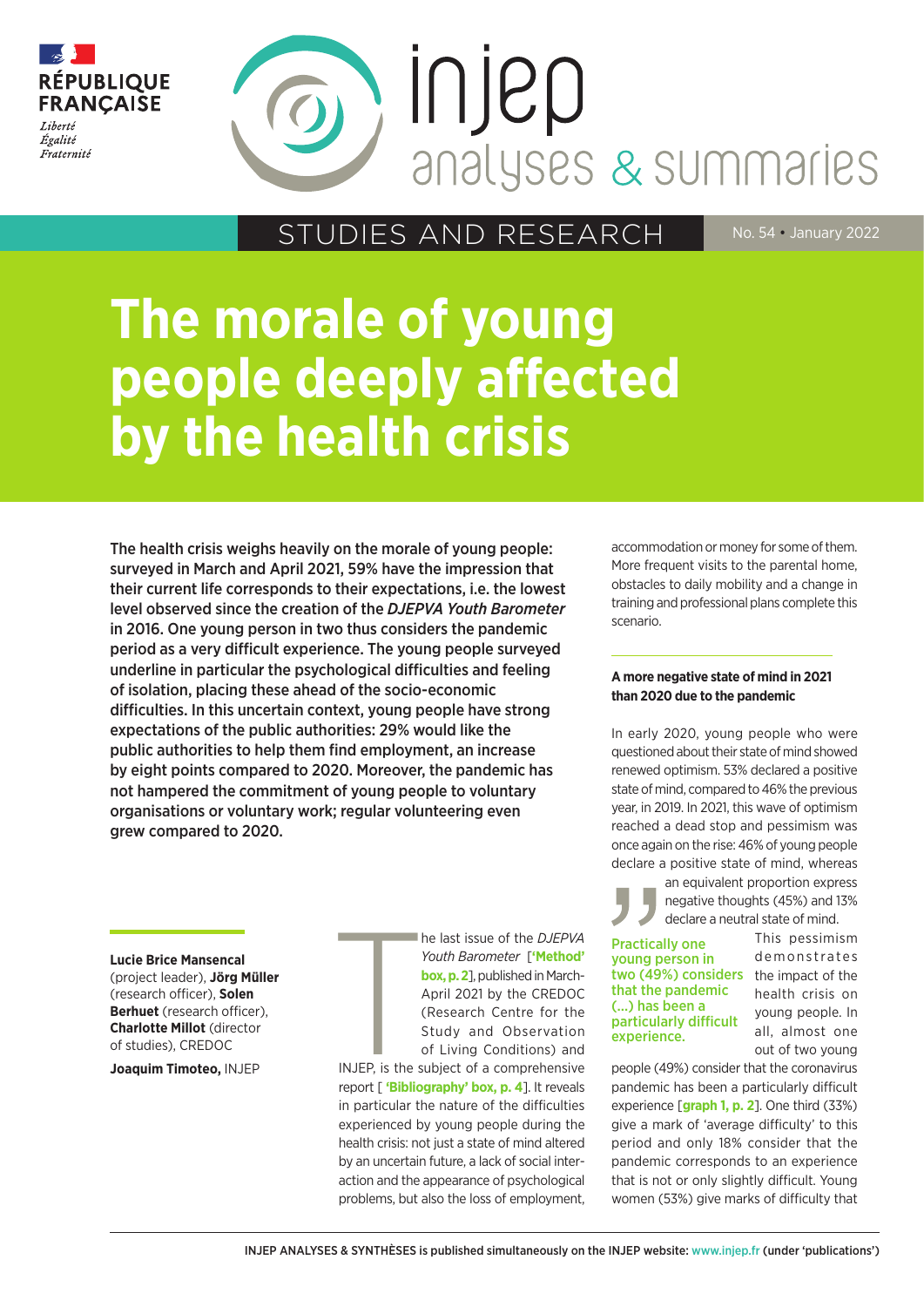#### method

#### **The DJEPVA Youth Barometer**

The result of a collaboration between INJEP and CREDOC at the request of the DJEPVA (Department for Youth, Non-Formal Education and Voluntary Organisations), the DJEPVA Youth Barometer has been produced every year since 2016. It supports the aim to provide public stakeholders and all professionals mobilised on behalf of the young with recurrent indicators on the living conditions, desires and expectations of young people. The 2021 survey was carried out on-line between 8 March and 8 April 2021 on a representative sample of 4644 young people residing in France (continental and overseas, excluding Mayotte) between 18 and 30 years of age, selected according to the quota method. The national and regional quotas were calculated based on the results of the most recent general population census (INSEE, Recensement de la population, 2017). A regional followed by a national correction was applied to ensure the representativeness of the sample with respect to the national population of young people between the ages of 18 and 30.

#### graph 1  $\mathbf{\hat{M}}$

**Score of difficulty attributed to life during the pandemic. Grouped positions (in %)**



*Scope: all young people aged between 18 and 30. Source: INJEP-CREDOC,* DJEPVA Youth Barometer*, 2021.* 

*Reading note: 49% of young people attribute a score of 8, 9 or 10/10 to the difficulty of their experience during the pandemic.*

> are slightly higher than young men, which could be explained by an accentuation of inequality between men and women (Lévy *et al.*, 2020; Hoibian *et al.*, 2021) and greater vigilance by women regarding health matters (Montaut, 2010).

> A consequence of this perceived difficulty, the feeling that one's current life corresponds to one's expectations, decreased between 2020 and 2021 (from 65% to 59%), with the indicator at its lowest level since the introduction of the measurement six years ago.

#### **Increased pessimism among young people facing professional difficulties**

The state of mind of young people who have accumulated several difficult experiences during this period is most frequently marked by pessimism. Thus, 61% of young people saying they have encountered three to five different sources of difficulty (from the loss of motivation to the loss of employment) see things negatively, compared to only 27% of those who have experienced the health crisis without encountering any particular difficulty.

The young people expressing a difficult professional situation more frequently describe the pandemic as very difficult: 54% of unemployed young people and 54% in temporary work, compared to 49% of all young people. Unemployed young people are more likely (51% vs 38%) to mention a loss of money related to the pandemic. 34% of young job seekers consider the health crisis to be one of the causes of their unemployment by declaring a loss of employment related to the pandemic (compared to an average of 21%).

Young people are less confident regarding their future: 60% of 18 to 30-year-olds say they are confident, compared to 67% in early 2020. Thus, beyond their past and present difficulties, the persons responding to the survey consider that Covid-19 is likely to generate consequences for their future. For the majority of young people (52%), and more specifically for those still in training (56%) or employed (55%), the pandemic has had no consequence on their professional and training plans,

and over one young person in ten (13%) say they are uncertain and prefer to say they have 'no opinion'. Nevertheless, over a third of young people (34%) and up to 44% of unemployed young people say that the health crisis has disrupted their training and professional plans.

#### **A feeling of loneliness reinforced by the crisis and social-distancing measures**

Social-distancing measures have damaged the mechanisms of social interaction among young people: the strict lockdown from March to May 2020, followed by a period from November 2020 to May 2021 during which teleworking and remote higher learning were the rule, when bars and restaurants, cinemas and concert halls were closed, and during which a curfew was enforced in most areas of France. Finally, throughout this period, public authorities encouraged citizens to limit their gatherings, requiring them, for

example, to restrict the number of guests to six for social

#### Social-distancing measures have damaged the mechanisms of social interaction among young people.

occasions. In this context and at the time of the survey in March-April 2021, over half (53%) of the

young people declare that they leave their homes less frequently than before the pandemic. Job seekers (58%) or people whose households regularly face budgetary restrictions (58%) are more particularly concerned by this decrease in the number of outings.

Consequently, 41% of those who replied declare that they frequently have a feeling of loneliness, including 15% who say 'every day or almost', 26% 'often' and 33% 'from time to time'; 17% say they are only rarely confronted with this feeling and 9% say they never feel lonely [**graph 2, p. 3**]. The feeling of loneliness grows with the perception that the crisis is a difficult or very difficult experience: 50% of young people who say that the crisis is a difficult experience feel lonely often or almost every day, compared to 28% of those for whom the crisis is not a particularly unpleasant experience. The lack of social interaction with family and friends is what they miss the most. 63% of 18 to 30-year-olds declare that they suffer from a lack of contact with their friends and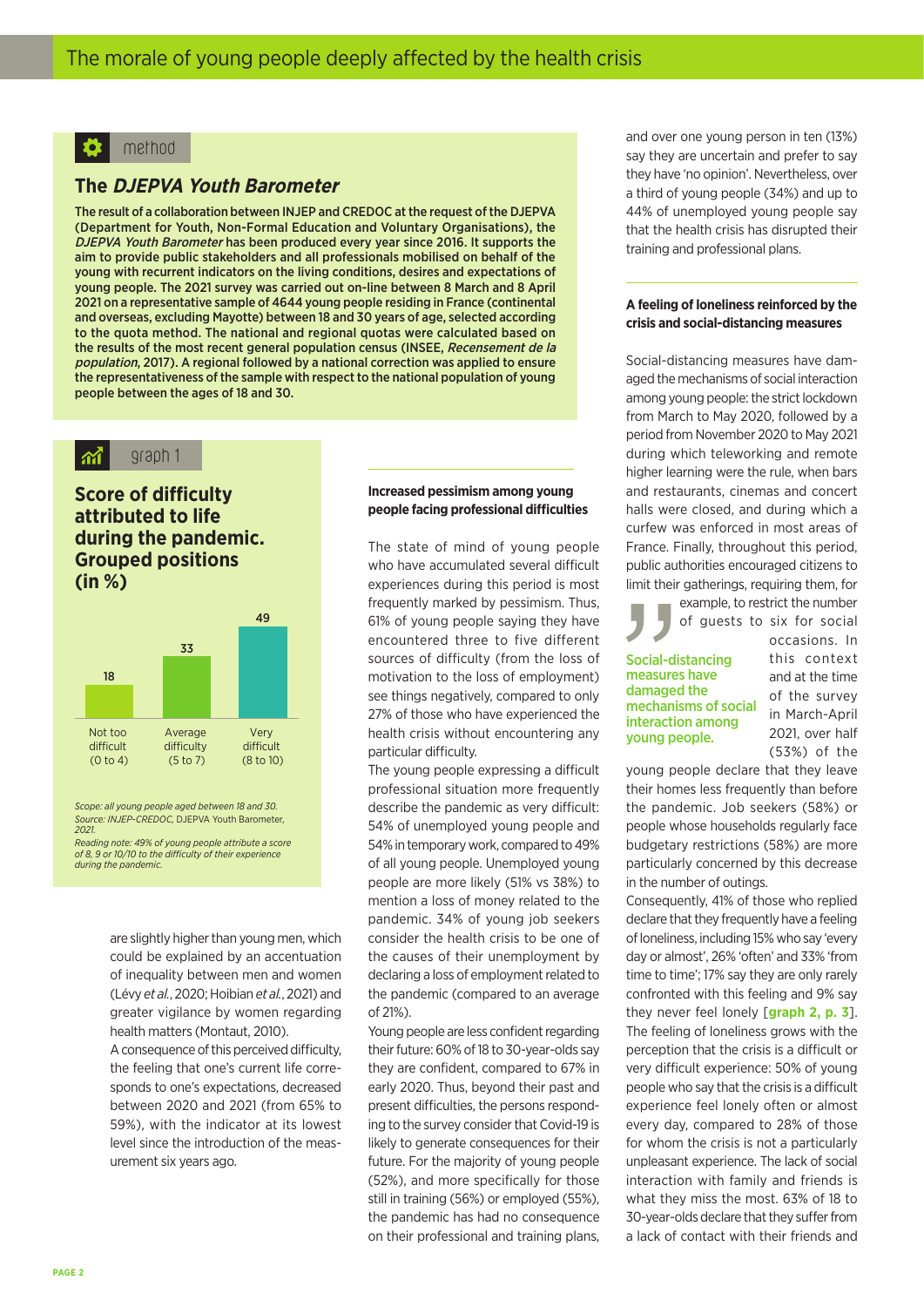acquaintances, one young person in two (50%) with the members of their family, 40% with their classmates or colleagues from work, and a little over one fifth (22%) with their neighbours.

#### **Psychological distress and socio-economic problems**

The pandemic has disrupted the lifestyles of a large fraction of the young population by accentuating pre-existing inequalities (Amsellem-Mainguy *et al.*, 2021). In all, 42% of 18 to 30-year-olds consider that the difficulties they have encountered during the last twelve months are caused by or related to the Covid-19 health crisis. Psychological difficulties predominate over socio-economic difficulties [**graph 3**]. One young person in two considers that the pandemic is responsible for their lack of motivation (52%), their lack of social interaction or their isolation (52%). 26% mention that they suffer from pandemic-related depression. 28% of young singles or non-cohabiting couples also indicate that an absence of a love life is a consequence. Less than one quarter of young people mention a loss of employment (21%) or a lack of equipment to connect to the internet (16%) directly related to the health crisis; a loss of money is nevertheless attributed to the context by 38% of young people. 25% of the young people not living in their parents' homes indicate that they have lost their accommodation

graph 2  $\mathcal{M}$ 

#### **Stated frequency of the feeling of loneliness**



*Scope: all young people aged between 18 and 30.*

*Source: INJEP-CREDOC,* DJEPVA Youth Barometer*, 2021.*

*Reading note: 15% of young people feel lonely every day or nearly every day.*

during the last twelve months due to the pandemic.

For certain young people, access to residential independence, a non-linear process characterised by intermediate situations between leaving the parental home and arriving in autonomous accommodation (Gaviria, 2016), has been affected by the pandemic. One quarter of the young persons who had returned to live in their parents' homes and were residing there at the time of the survey mention the health crisis to justify their return. This is the second most frequently mentioned reason, behind the more usual reason explained by the end of the academic year or cycle of study.

#### **Strong expectations regarding public authorities concerning employment**

The more difficult living conditions during the pandemic have fed specific expectations regarding public authorities. Uncertainty about future economic developments and the job market seems to worry young people in particular. Expectations towards public authorities concerning employment are high and record the strongest progression compared to 2020 in a list of fields where young people would like to see the State make a stronger commitment. Thus, 29% of young people would like the public authorities to help them find employment,

#### graph 3 ିଲୀ



### **Main difficulties encountered during the last twelve months**

*Scope: all young people aged between 18 and 30.*

*\* Scope: this item was only proposed to young single people or non-cohabiting couples with one partner not living in the same accommodation. The results given apply to this field alone.* 

*\*\* Scope: this item was only proposed to young people living in independent accommodation. The results given apply to this field alone. Source: INJEP-CREDOC,* DJEPVA Youth Barometer*, 2021.*

*Reading note: 52% of young people between 18 and 30 have experienced a lack of motivation during the last twelve months, which they consider related to the health crisis. The following questions were asked: 'Have you faced the following difficulties during the past twelve months?: [If yes], in your opinion, are these difficulties related to the health crisis?'*